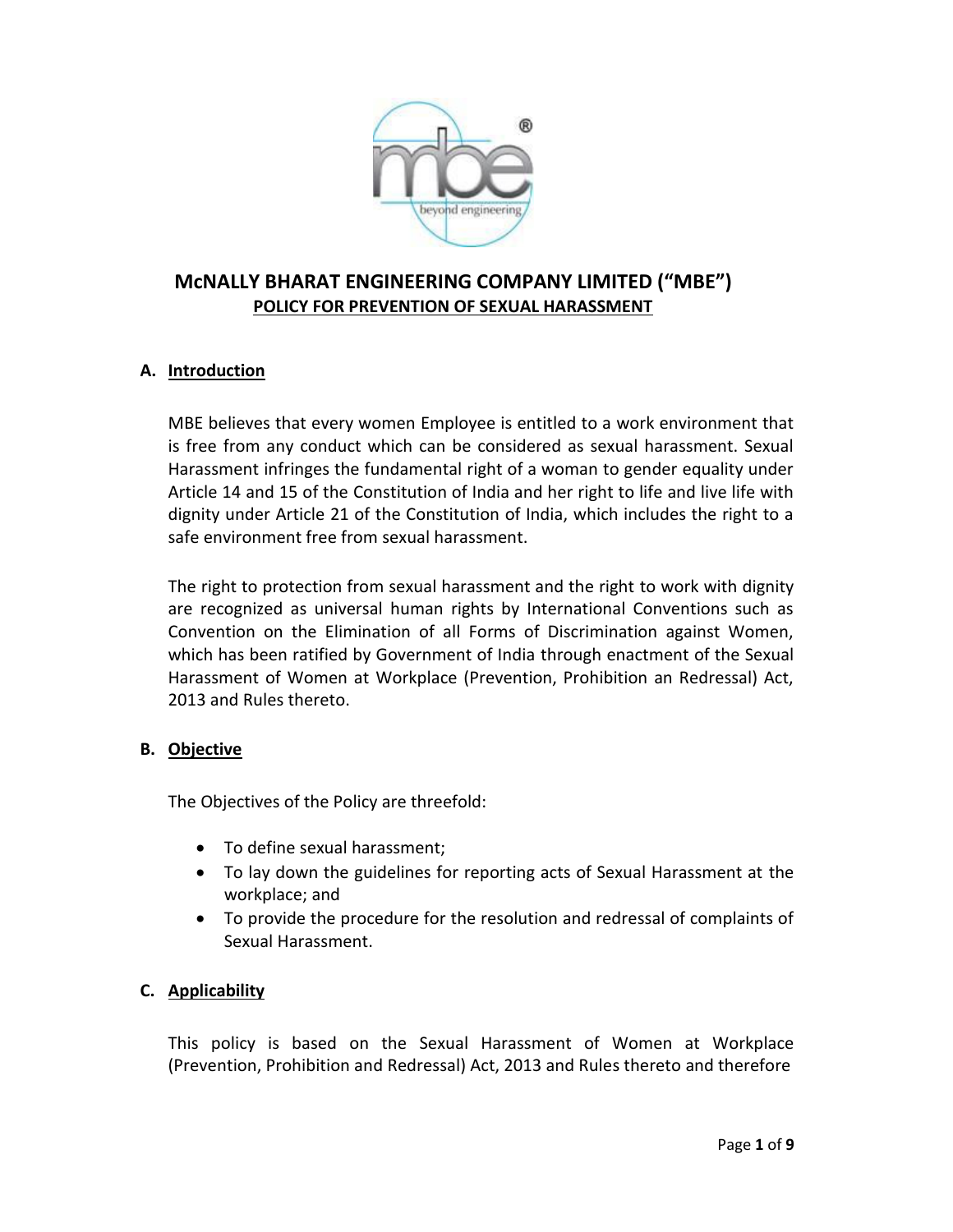

the Policy is applicable to all Employees of MBE located in India, irrespective of their levels, rank or designation, across all departments, functions and operations. Where sexual harassment occurs as a result of an act or omission by any Third Party, MBE will take all steps necessary and reasonable to assist the affected person/victim.

### **D. Definitions**

- 1. "Act" means the Sexual Harassment of Women at Workplace (Prevention, Prohibition and Redressal) Act, 2013.
- 2. "Committee" means the Internal Complaints Committee formed by MBE for redressal of complaints of Sexual Harassment in accordance with the procedure laid down in the Act/Rules thereto and this Policy.
- 3. "Complaint" means any complaint (written or oral form) made by a female Employee against any other employee within MBE or any Third Party having business dealings with MBE.
- 4. "Complainant": Any aggrieved woman who makes a complaint alleging sexual harassment under this Policy.
- 5. "Employee" means:

A person employed at the workplace, for any work on regular, temporary, ad-hoc or daily wage basis, either directly or through an agent, including a contractor, with or without the knowledge of the principal employer, whether for remuneration or not, or working on a voluntary basis or otherwise, whether the terms of employment are express or implied and includes a co-worker, a contract worker, probationer, trainee, apprentice or called by any other such name.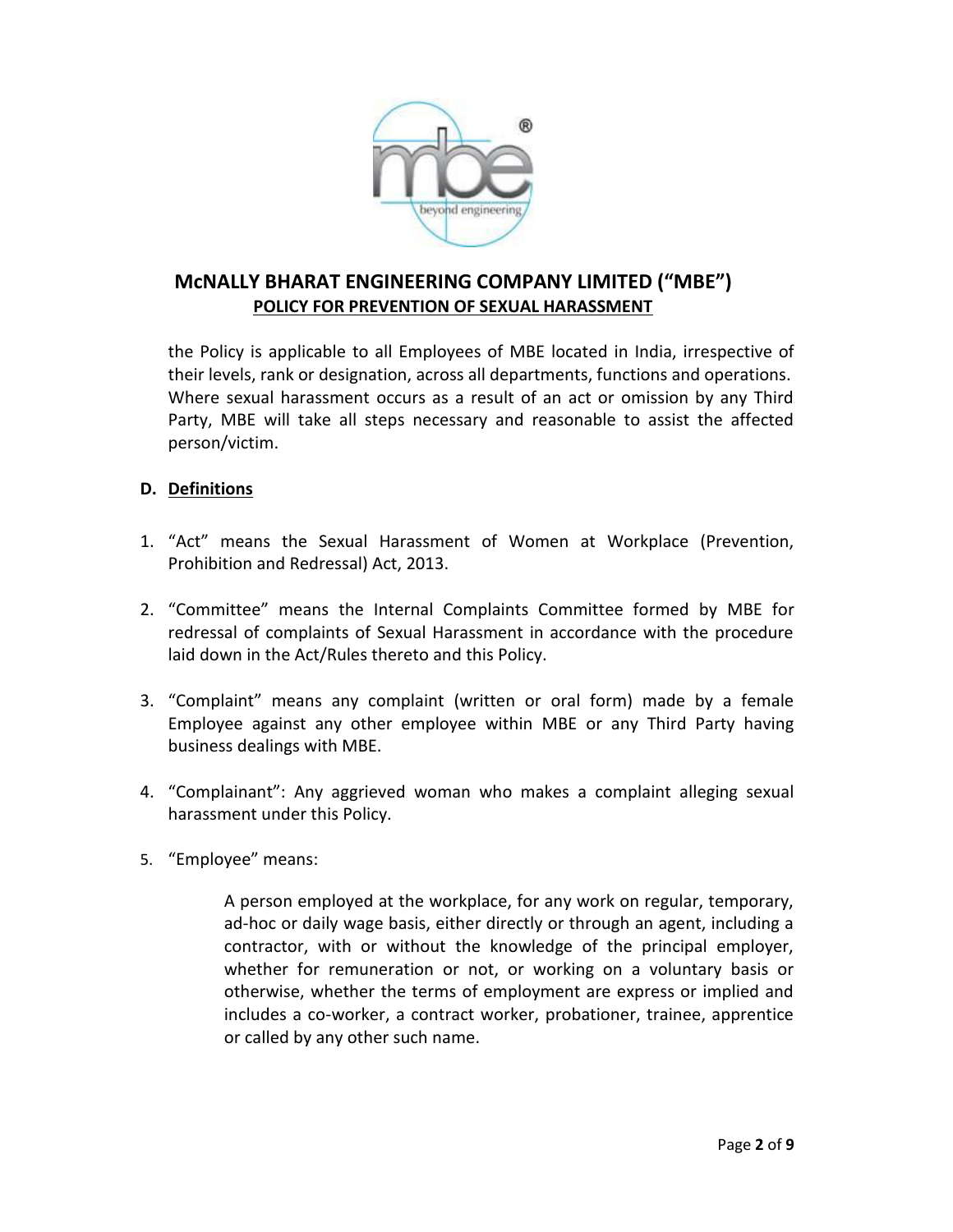

Explanation: The aforesaid definition of 'Employee' shall be used only for the purposes of the Policy and cannot be used to claim rights of an employee conferred by any law for the time being in force.

- 6. "Employer" means a person responsible for management, supervision and control of the workplace.
- 7. "MBE" means McNally Bharat Engineering Co. Ltd an existing company under the Companies Act, 1956, having its registered office at 4, Mangoe Lane, Kolkata -1, India which expression shall also include its subsidiaries, associates and affiliate companies where MBE holding is minimum 50%.
- 8. "Policy" means this policy for prevention of sexual harassment including any order in relation to this Policy.
- 9. Respondent: A person against whom a complaint of sexual harassment has been made by the aggrieved woman under this Policy
- 10. "Sexual Harassment" means and includes such unwelcome sexually determined behavior as physical contacts and advances, sexually coloured remarks, showing pornography, a demand of request for sexual favours or any other unwelcome conduct of sexual nature whether verbal, textual, physical, graphic or electronic or by any other actions, which may include, but is not limited to:
	- Implied or overt promise of preferential treatment in employment; or
	- Implied or overt threat of detrimental treatment in employment; or
	- Implied or overt threat about present or future employment status; or
	- Conduct which interferes with work or creates an intimidating or offensive or hostile work environment; or
	- Humiliating conduct constituting health and safety problems.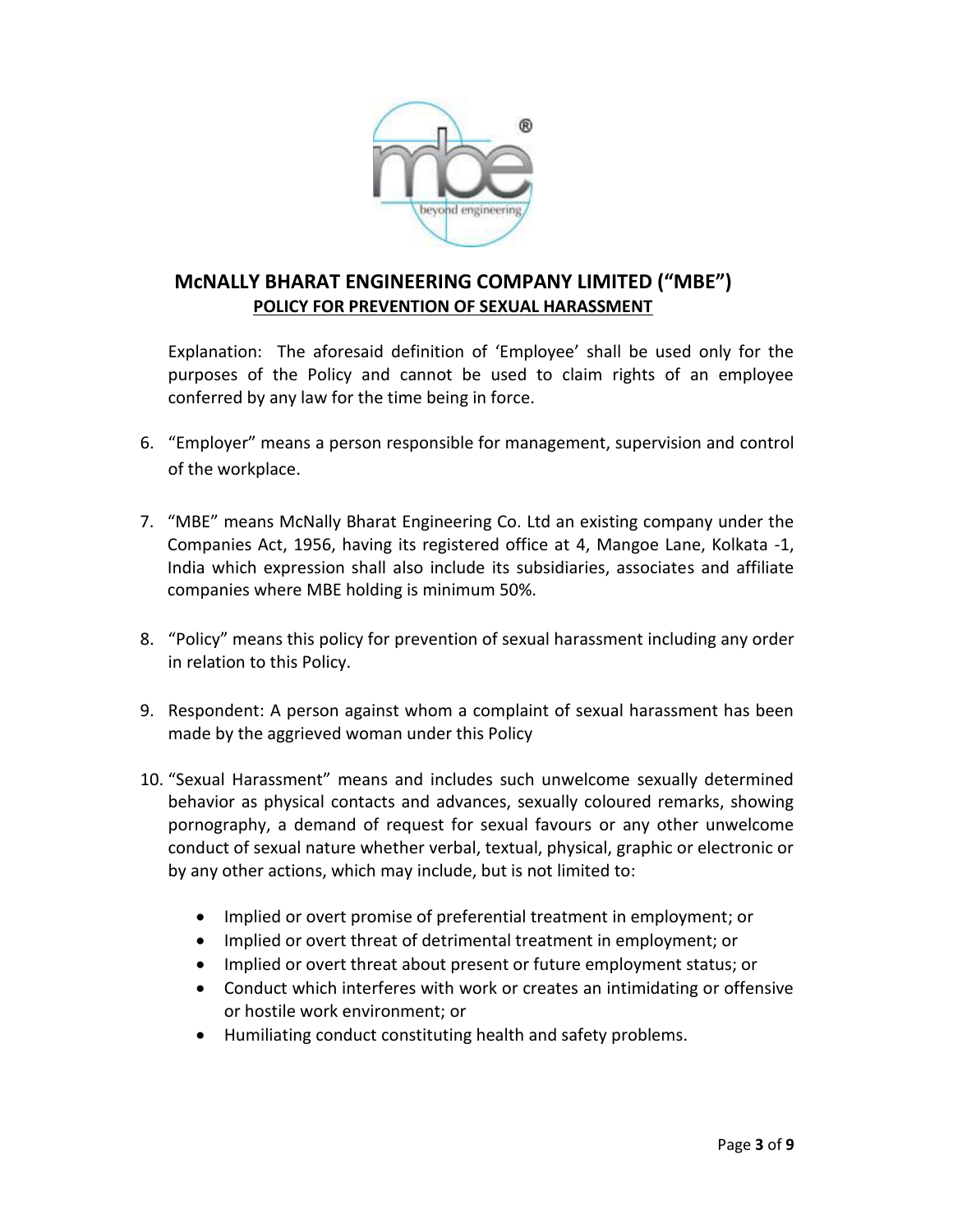

- 11. "Third Party" means and includes any person not on the rolls of MBE but who, in the course of work related activities, interact with the employees; such as customers, vendors, suppliers of MBE.
- 12. "Workplace" means:
	- Premises, locations, establishments, enterprises, institutions, offices, branches or units established and subsidiaries which are controlled by the Company.
	- Places visited by the Employee arising out of or during the course of employment including official events, accommodation and transportation provided by the employer for undertaking a journey.

### **E. Structure of Internal Complaints Committee ("ICC")**

To prevent instances of sexual harassment and to receive and effectively deal with complaints pertaining to the same, Internal Complaints Committees shall be formulated for all administrative units/offices of the Company. A Committee has been set up at the MBE Corporate Office, Kolkata. While the ICC at corporate level will handle complaints received in Kolkata operations, representatives from the other locations may be co-opted into the ICC to cover various locations of MBE.

### **F. Composition of Committee**

As per requirement of law, the Committee should comprise not less than 4 members, at least 50% of whom shall be women. The Committee has comprise of:

- A woman Presiding Officer at a senior level in the organization or workplace.
- At least 2 members from amongst employees, committed to the cause of women or who have had experience of social work or have legal knowledge.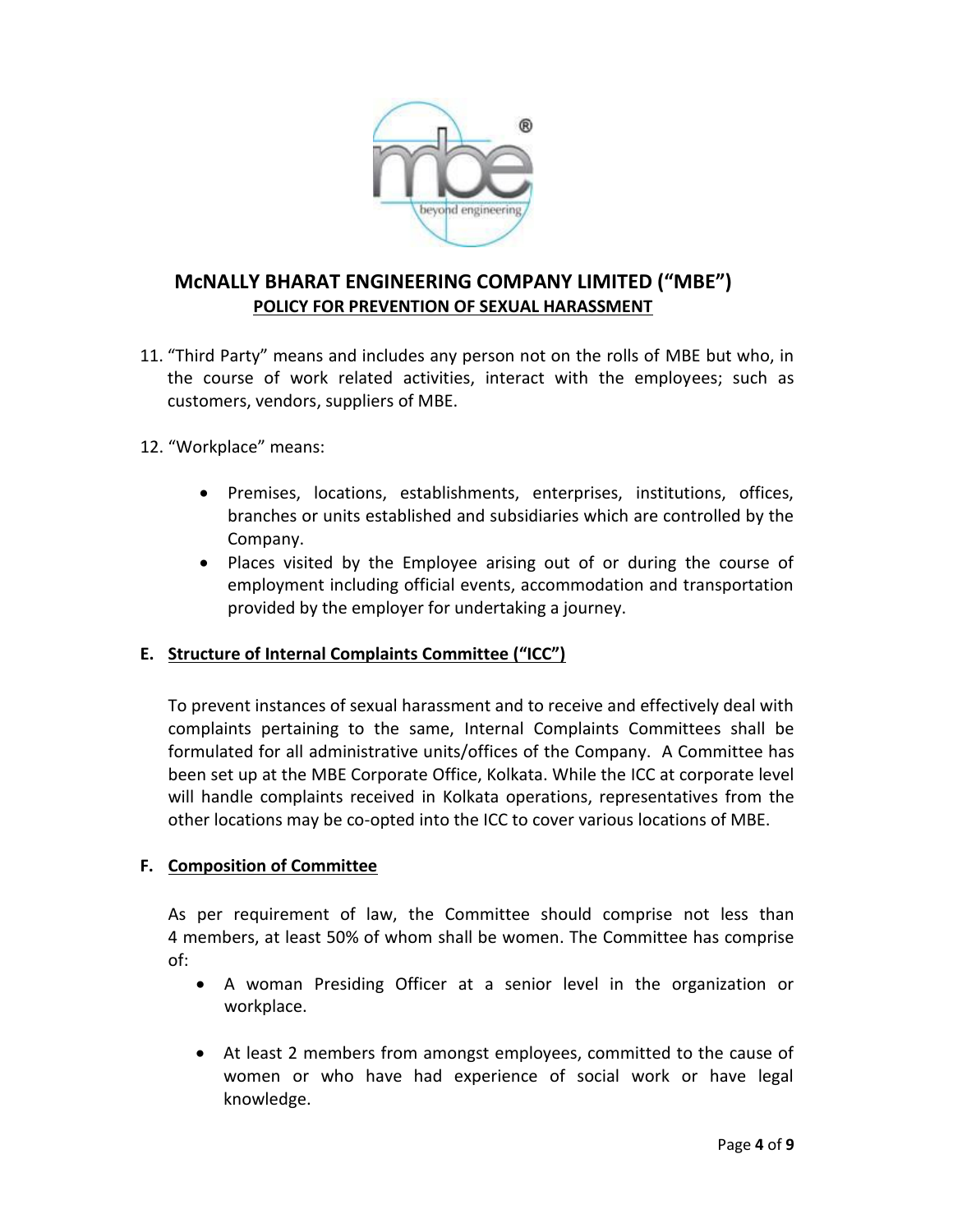

 One external member from amongst non-governmental organizations or associations committed to the cause of women or person familiar with the issues relating to sexual harassment.

#### *Note: In order to ensure effectiveness of the Committee, the Committee constitution should include, wherever possible, senior women Employees and adequate representation from respective businesses under its jurisdiction.*

### **G. Procedure**

- Woman Employee makes Complaint in writing as per Annexure 1: Template for Reporting Sexual Harassment instances to MBE the Committee members.
- Any aggrieved woman may make a complaint of sexual harassment at workplace to the Committee within 3 months from the date of incident and in case of a series of incidents, within 3 months from the date of last incident. The Committee may, for reasons recorded in writing, extend the time limit not exceeding 3 months, if it is satisfied that the circumstances were such which prevented the woman from filing a complaint within the said period.
- Where the respondent is an Employee, the Committee shall initiate an inquiry into the complaint in accordance with the service rules applicable to the respondent. The inquiry shall be completed within 90 days.
- On completion of inquiry, the Committee shall provide a report of its findings to the Employer within 10 days of completion of inquiry and such report shall be made available to the concerned parties.
- Where the Committee arrives at the conclusion that the allegation against the respondent has been proved, it shall recommend the Employer to take action and make necessary deduction from salary of the respondent. The Employer shall act upon the Committee recommendation within 60 days of its receipt.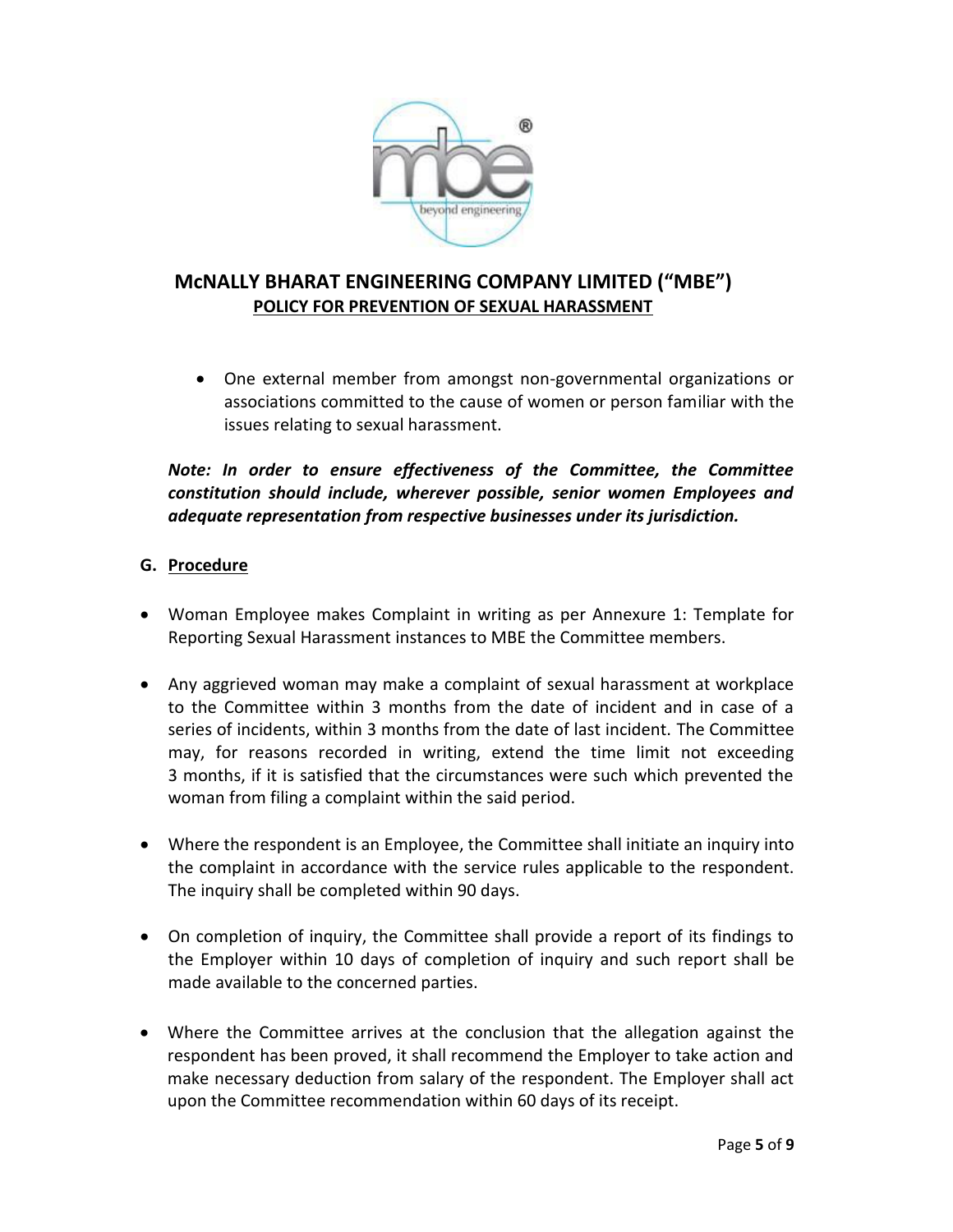

 Where the Committee arrives at a conclusion that the allegation against the respondent is malicious, it shall recommend the Employer to take action against the complainant. However, a mere inability to substantiate a complaint or provide adequate proof would not attract action against the complainant.

Keeping in mind the criticality of the responsibility that has been bestowed upon the Committee, it is necessary for them to operate within realistic and reasonable time frames for resolution of Complaints, depending upon the magnitude of seriousness. In any case, the Committee should initiate action expeditiously on Complaints received. Recommendations for resolution should also be made as early as possible preferably within 2 weeks on receipt of Complaint. However, where the investigation process is time consuming, the Complaint should be acted on in an appropriate time frame.

- Any person aggrieved from the recommendation made by the Committee at any stage of inquiry under the Act, may appeal to the court or tribunal in accordance with the service rules applicable to the said person, within a period of 90 days from the recommendations.
- The Committee should facilitate redressal of the Complaint in consultation with the concerned Business Head/s and Human Resource Head. However, if required appropriate corrective and /disciplinary/legal action shall also be initiated by the company.

### **H. Meetings of Committee**

The Committee will meet at least once in every quarter *ie*. not less than four times in a calendar year. However, if a Complaint is received the Committee shall meet accordingly for early redressal.

### **I. Duty of Committee**

• Inform complainant of her right to make a Complaint to the Police if she so desires;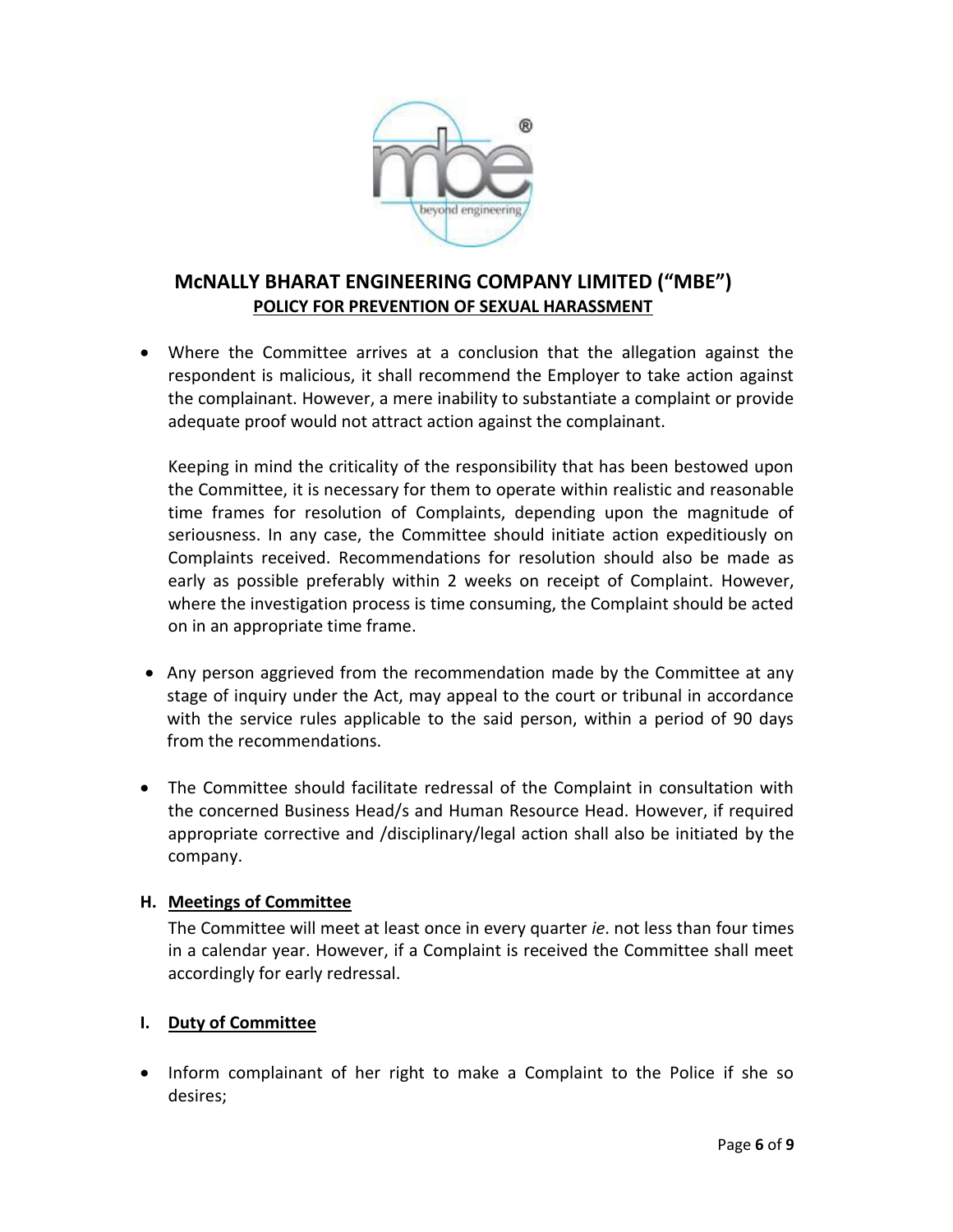

- Study and investigate the Complaint in accordance with the principles of natural justice;
- Facilitate the redressal of the Complaint and initiate appropriate action in accordance with the applicable regulations in consultation with Business Head and the Human Resource Head;
- In the event the Committee discovers after all the findings that the Complaint is frivolous in nature then such Complaint may be dismissed. The Committee, if it finds the Complaint to be maliciously motivated, should recommend appropriate disciplinary action against the complainant to the Human Resource Department concerned.

### **J. Documentation**

- 1. The Minutes of the Meetings of all Committee shall be communicated via email to all Members present. Attendance at the Meetings may be through physical presence or through video-conference;
- 2. The compilation of the Minutes of the Meetings and detailed report of findings, recommendation and action taken pertaining to Complaint registered shall be recorded in the Committee meetings;
- 3. Such records and Minutes of the meeting of the Committees shall be maintained in the office of the Chairperson of the Committee and should be retrievable as and when required.
- 4. Copies of MBE Policy and Handbook as applicable in MBE should be maintained in the office of the Chairperson of the Committee.
- 5. The quarterly report of the Committee, in the prescribed format, shall be placed at the Audit Committee Meeting.

### **K. Confidentiality**

The Minutes of the Meeting of the Committee, the findings, recommendations, decisions of the Committee and any document or any verbal communication shall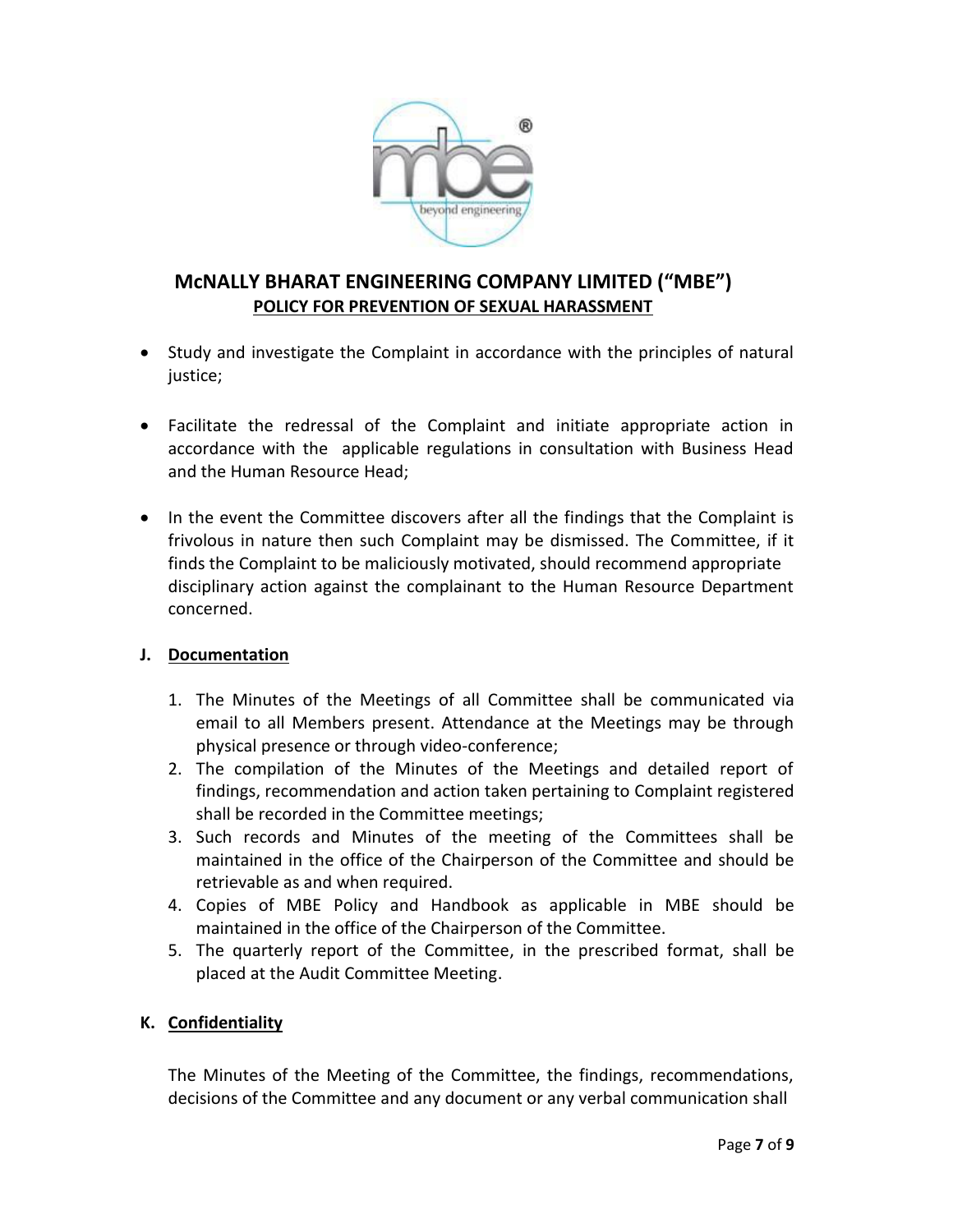

be kept strictly confidential and the members shall not divulge the details to any other Employee within MBE or any person outside MBE. The members including Employees involved in such decisions should emphasize the necessity for confidentiality and the consequences of possible disciplinary action in case of transgression.

Notwithstanding anything contained in the Right to Information Act, 2005, the contents of the complaint made by the aggrieved, the identity and addresses of the aggrieved woman, respondent and witnesses, any information relating to conciliation and inquiry proceedings, recommendation of the Committee and the action taken by the Employer under the provisions of the Act and this Policy, shall not be published, communicated or made known to public, press and media in any manner.

However, information may be disseminated regarding the justice secured to any victim of sexual harassment under the Act, without disclosing the name, address, identity or other particulars calculated to lead to the identification of the aggrieved woman and witnesses.

### **L. Dissemination of this Policy**

- 1. This Policy is issued by the Management of MBE;
- 2. This Policy may be reviewed on yearly basis for any changes or modifications;
- 3. This Policy is to be shared with Employees at the time of induction through Human Resource Department of MBE and appropriate forums;
- 4. Ensure that the third Parties are made aware of this Policy.